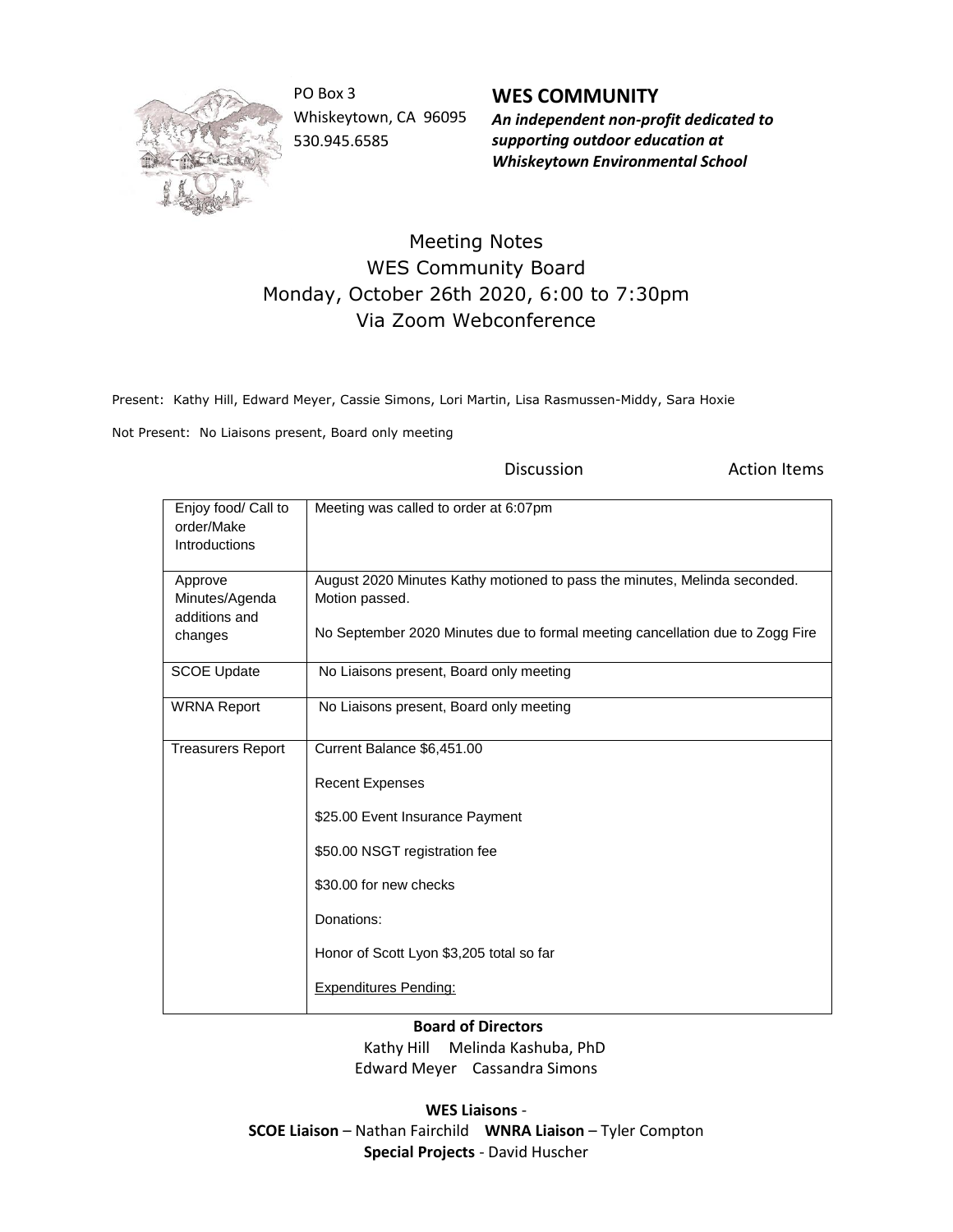|                                                       | \$1,000 Donate Button on WESForever.org                                                                                                                                                                                                                                                                                                                                                                                                                                                      |
|-------------------------------------------------------|----------------------------------------------------------------------------------------------------------------------------------------------------------------------------------------------------------------------------------------------------------------------------------------------------------------------------------------------------------------------------------------------------------------------------------------------------------------------------------------------|
|                                                       | \$548 to Francesca Huntsman for 50 <sup>th</sup> Anniversary Celebration Spending<br>Reimburse                                                                                                                                                                                                                                                                                                                                                                                               |
|                                                       | \$500 to Kathy Hill for 50 <sup>th</sup> Anniversary Celebration Spending Reimburse                                                                                                                                                                                                                                                                                                                                                                                                          |
| On-going<br><b>Business</b>                           |                                                                                                                                                                                                                                                                                                                                                                                                                                                                                              |
| <b>Final Domokur</b><br>Report                        | Discussed at the most recent 10/23/20 WES Forever meeting:                                                                                                                                                                                                                                                                                                                                                                                                                                   |
|                                                       | Cost Estimates for plans submitted by Domokur came in at \$11.9 million                                                                                                                                                                                                                                                                                                                                                                                                                      |
|                                                       | Domokur rolled anticipated utilities into the line item building costs for the cabins<br>and it made for some very high prices and rather eye popping line items.                                                                                                                                                                                                                                                                                                                            |
|                                                       | Discussion took place at the WES Forever meeting to what infrastructure can be<br>utilized that still exists at the site. Discussed possibility to find a retired Jacobs<br>(formerly CH2MHill) engineer to join as a committee member to give input on<br>feasibility concerns, utilities and program management. NMR is a local<br>architecture firm that Nathan is familiar with that has offered to provide 3D<br>imagery of the site and perhaps 3D imaging of the proposed structures. |
|                                                       | Kathy found a step by step program for setting up a Capital Campaign on line to<br>provide a framework for going about making a plan.                                                                                                                                                                                                                                                                                                                                                        |
|                                                       | School demographic data is important to have when putting together Capitol<br>Campaigns and Board will work on getting that info.                                                                                                                                                                                                                                                                                                                                                            |
|                                                       | Randy Widera, Lori's friend, is familiar with companies that provide project<br>management for capital campaigns and is willing to review proposals that the<br>Board would put together before submitting to these companies. Will try to set up<br>a meeting with him in early November to pick his brain.                                                                                                                                                                                 |
|                                                       | In the beginning of the Campaign, it will likely be pledges of support rather than<br>big checks coming first, as many entities like to put money in last once there is<br>proof of the ability to raise funds.                                                                                                                                                                                                                                                                              |
| <b>Giving Tuesday</b><br>Capital Campaign<br>Kick-off | 11/10/20 WES Community page on the Giving Tuesday site gets set and on<br>11/17/20 the page will go Live to begin accepting donations. This year is different<br>and there are 2 weeks of giving rather than early giving and on the day itself.                                                                                                                                                                                                                                             |
|                                                       | Kathy will provide link that we can share on social media, etc that will send folks<br>directly to our page on the site for donations. All partners (NPS, SCOE) are fine<br>with discussion of the big money ask regarding the Capitol Campaign in our<br>Giving Tuesday pitch, so NSGT will begin the drive toward a full scale Capital<br>Campaign.                                                                                                                                        |
| <b>Officer Elections</b>                              | Motion to defer Officer Elections to December meeting in order to have more time<br>to generate more interest in potential new Board Members. Kathy seconded,<br>motion passed.                                                                                                                                                                                                                                                                                                              |